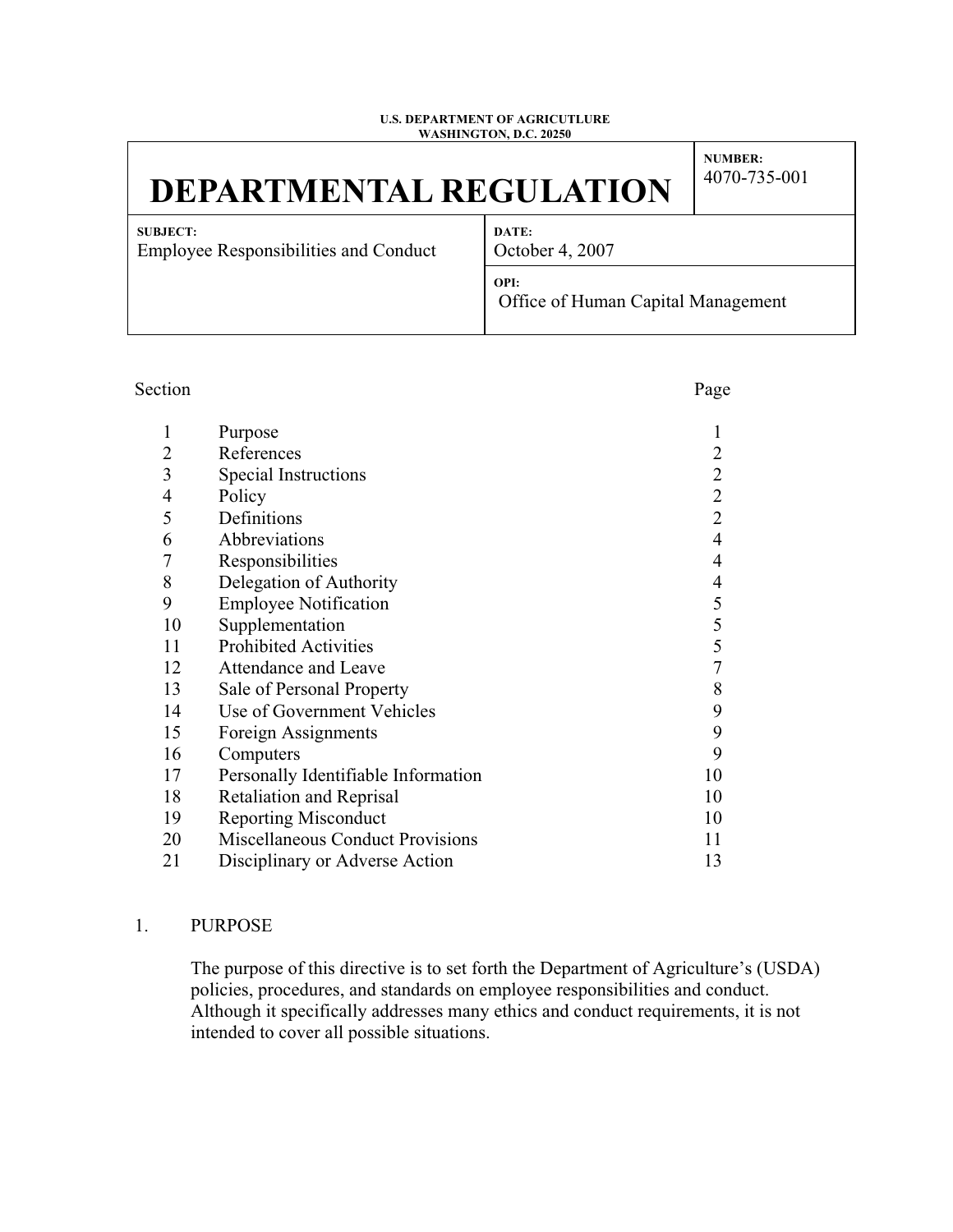#### 2. REFERENCES

This directive must be used in conjunction with:

- a. 5 United States Code (USC), Chapter 73, Suitability, Security, and Conduct;
- b. Executive Orders 12674 and 12731, Principles of Ethical Conduct for Government Officers and Employees;
- c. 5 Code of Federal Regulations (CFR), part 735, Employee Responsibilities and Conduct;
- d. 5 CFR, part 2635, Standards of Ethical Conduct for Employees of the Executive Branch (hereinafter referred to as "*Standards*"); and
- e. 5 CFR, part 8301, Supplemental Standards of Ethical Conduct for Employees of the Department of Agriculture (hereinafter referred to as "*USDA Supplement*"). Employees shall adhere to these and other related standards, policies, and regulations promulgated by USDA and its agencies.

#### 3. SPECIAL INSTRUCTIONS

This directive supersedes Personnel Bulletin Number 735-1, Employee Responsibilities and Conduct, dated November 12, 1996, as extended by memorandum dated December 18, 1998.

#### 4. POLICY

It is USDA's policy that its employees:

- a. Maintain high standards of honesty, integrity, and impartiality;
- b. Adhere to the rules set forth in this directive, as well as all directives referenced in section 2 of this directive;
- c. Comply with lawful supervisory direction; and
- d. Comply with work-related laws, regulations, and policies.

#### 5. DEFINITIONS

For the purpose of this directive, the following terms are defined as set forth below:

a. Agency. An organizational unit of the Department, other than a staff office as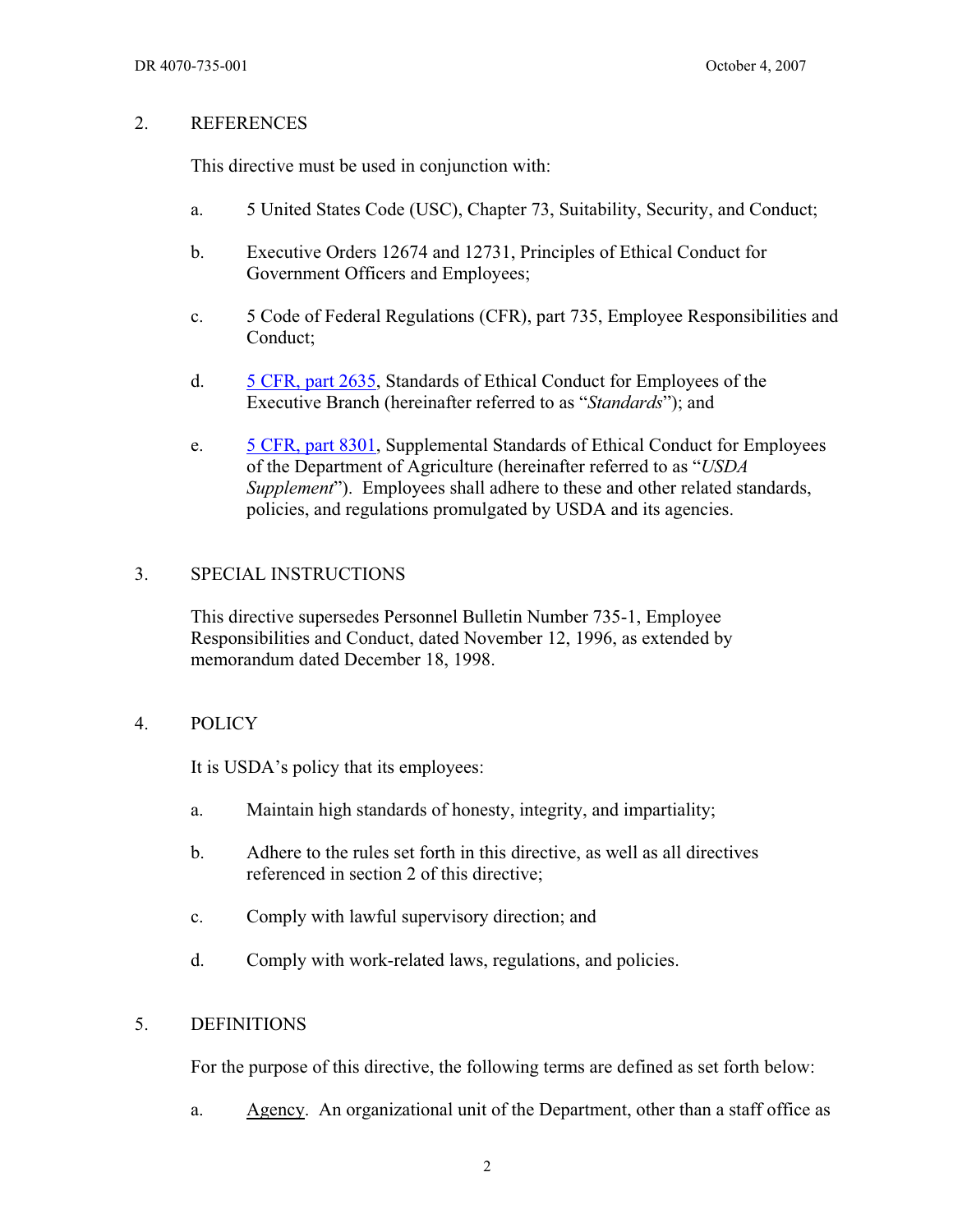defined below, whose head reports to an Under Secretary.

- b. Ethics Advisor (EA). Employees within the USDA Office of Ethics (OE) responsible for providing ethics advice and guidance.
- c. Deputy Ethics Official (DEO). An employee delegated the authority by the Designated Agency Ethics Official under Office of Ethics Issuance 02-2, to administer ethics program functions within an agency or staff office.
- d. Designated Agency Ethics Official (DAEO). The employee designated by the Secretary to manage the USDA Ethics Program in accordance with 5 CFR § 2638.203.
- e. Personally Identifiable Information. Any information about an individual maintained by an agency, including, but not limited to, financial transactions, medical history, or criminal history, and information which can be used to distinguish or trace an individual's identity, such as their name, social security number, date and place of birth, mother's maiden name, biometric records, etc. including any other personal information which is linked or linkable to an individual.
- f. Office of Ethics (OE). Office within USDA Departmental Administration responsible for administering ethics regulations and statutes governing employee conduct; conducting public confidential financial disclosure reporting programs; developing and implementing supplemental ethics policies; providing advice and assistance to USDA employees; training employees on all ethics statutes, regulations, and policies.
- g. Staff Office. A Departmental administrative office whose head reports to the Secretary.
- h. Staff Office Head. The head of a staff office or an official who has been delegated the authority to act for the head of the staff office in the matter concerned.
- i. Supervisor. An employee having authority to hire, transfer, suspend, lay off, recall, promote, discharge, assign, reward, or discipline other employees; or having responsibility to direct them, adjust their grievances, or effectively recommend such action if, in connection with the foregoing, the exercise of authority is not of a merely routine or clerical nature but requires the use of independent judgment.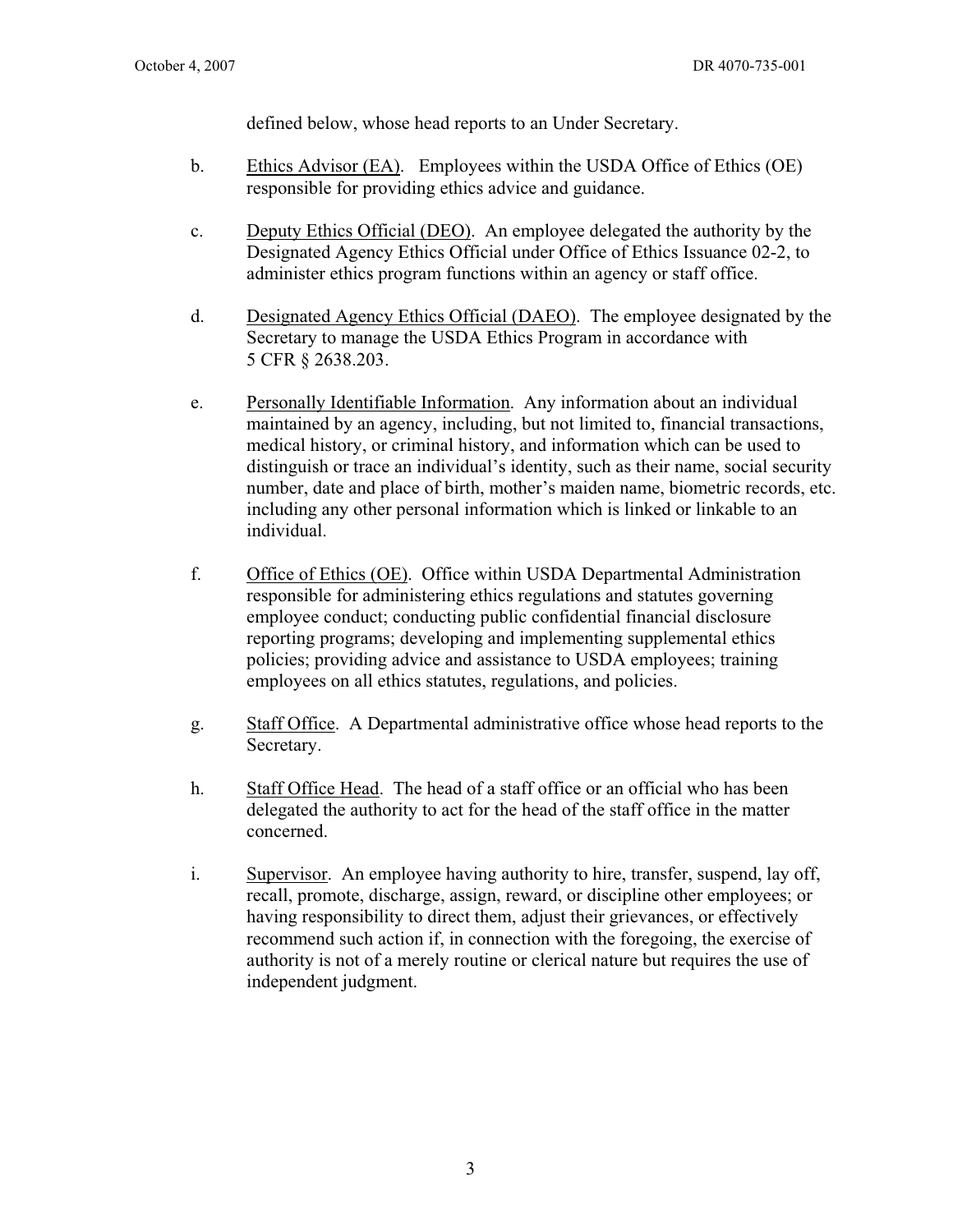#### 6. ABBREVIATIONS

AWOL – Absence Without Leave CFR – Code of Federal Regulations DAEO – Designated Agency Ethics Official DEO – Deputy Ethics Official EA – Ethics Advisor GSA – General Services Administration MSPB – Merit Systems Protection Board OE – Office of Ethics OPM – Office of Personnel Management OSC – Office of Special Counsel PII – Personally Identifiable Information USC – United States Code USDA – Department of Agriculture

#### 7. RESPONSIBILITIES

- a. Agency and Staff Office Heads are responsible for:
	- (1) Ensuring that every current employee is provided with a current copy of this directive within 90 days of its issuance; and
	- (2) Ensuring that every new employee is furnished a copy of this directive at the time of appointment.
- b. Supervisors are responsible for:
	- (1) Maintaining high standards of ethical conduct. They must become familiar with and comply with the requirements in this directive, the *Standards*, and the *USDA Supplement*; and
	- (2) Responding to employee questions on matters covered by this directive, the *Standards*, and the *USDA Supplement*, and/or referring employee ethics questions to the USDA Office of Ethics or an appropriate EA.

#### 8. DELEGATION OF AUTHORITY

Unless otherwise stated, any authorities delegated in this directive may be redelegated to a level of management that has the experience and/or training to administer the authority.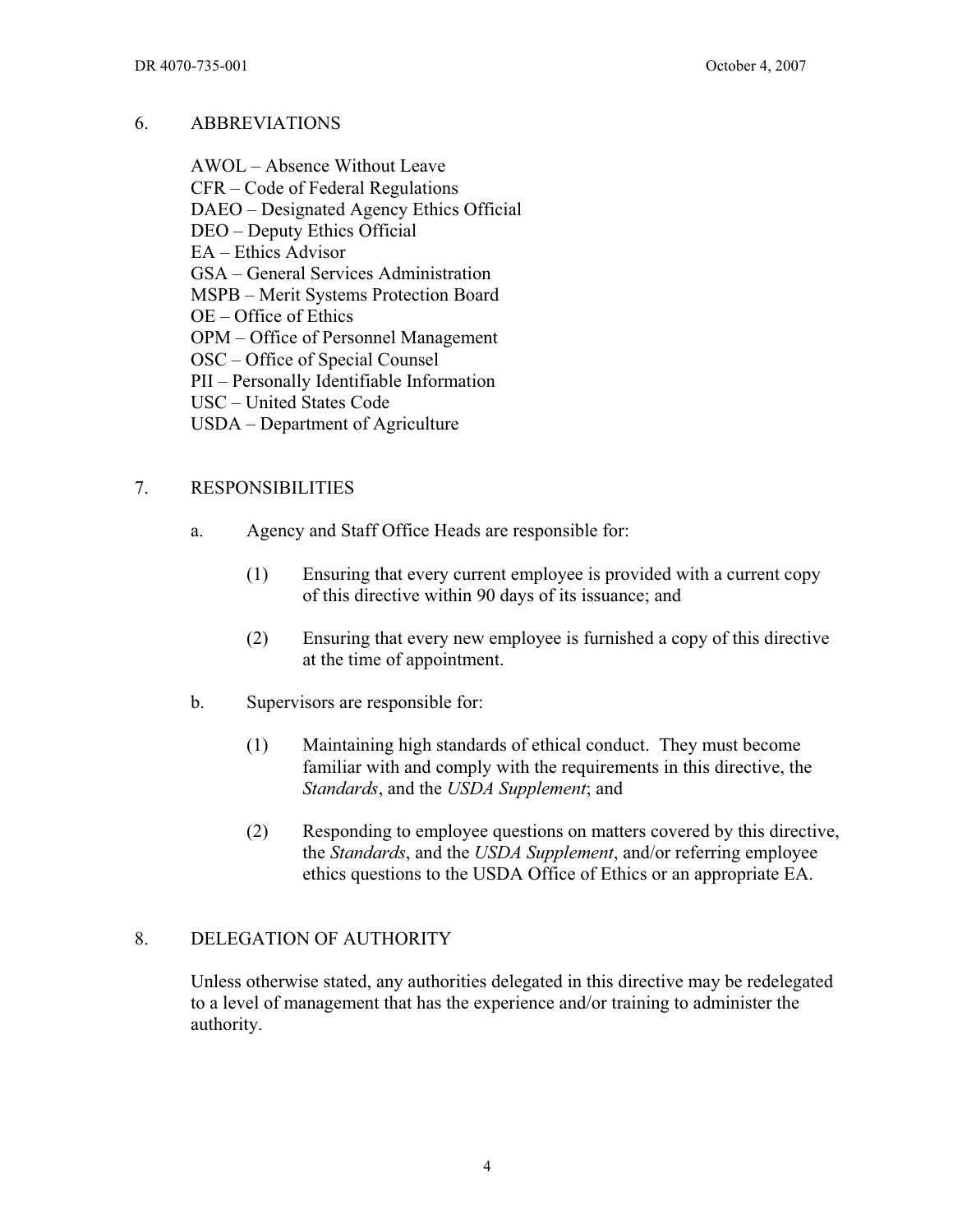# 9. EMPLOYEE NOTIFICATION

The employee notifications set forth in section 7(a) of this directive may be provided either electronically or by hard copy. In conjunction with receiving a copy of this directive, every employee must be provided information on where to direct questions regarding its content.

#### 10. SUPPLEMENTATION

Agencies and staff offices may supplement this directive with prior approval of the Director, Office of Human Capital Management. Supplemental regulations issued by agencies or staff offices may not conflict with, but may expand upon and be more restrictive than, the contents of this directive. Agencies and staff offices must provide copies of any supplemental regulations to employees as required in sections 7(a) and 9 of this directive.

#### 11. PROHIBITED ACTIVITIES

Employees are prohibited from:

- a. Engaging in criminal, infamous, dishonest, immoral, or notoriously disgraceful conduct, or other conduct prejudicial to the Government at any time;
- b. Conducting or participating in any gambling activity including the operation of a gambling device, conducting a lottery or pool, a game for money or property, or selling or purchasing a numbers slip or ticket while on Government-owned or Government-leased property or while on duty for the Government. This does not preclude:
	- (1) Activities necessitated by an employee's official duties; or
	- (2) Fundraising permitted under section 7 of Executive Order 12353 and similar agency-approved authorities;
- c. Engaging in teaching, lecturing, or writing, as part of their official duties performed at or for any educational institution or other organization that discriminates because of race, creed, color, sex, religion, age, national origin, physical or mental disability, or sexual orientation in the admission or subsequent treatment of students;
- d. Engaging in teaching, lecturing, or writing, with or without compensation, to prepare a person or class of persons for an examination administered by the Office of Personnel Management (OPM) or the Board of Examiners for the Foreign Service that depends on information obtained as a result of the employee's government employment. This does not preclude such teaching,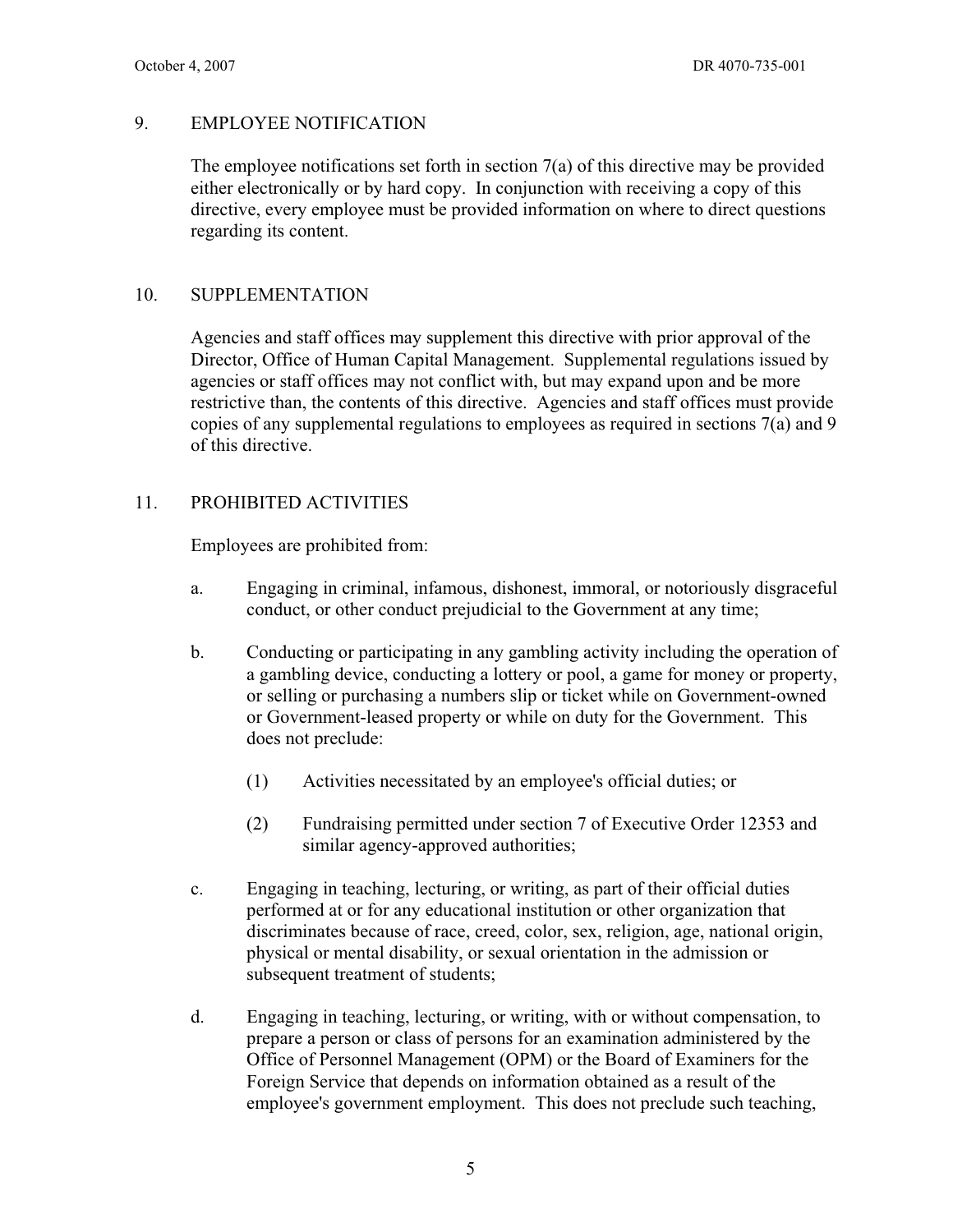lecturing, or writing if:

- (1) Prior written authorization is obtained from the Director of OPM, or his or her designee, or by the Director General of the Foreign Service or his or her designee, as applicable. Employees should seek advice from OE concerning the application of the restrictions on compensated teaching, speaking, and writing under the *Standards* (5 CFR §2635.807) and the requirement to seek prior USDA approval for outside employment under the *USDA Supplement*, even when authorization has been obtained; or
- (2) The information upon which the preparation is based has been made available to the general public or will be made available to the general public on request;
- e. Using an intoxicating substance on Government-owned or Government-leased property (except when authorized by the Office of Operations for the Washington, D.C. complex; the Agency Head in field locations owned by USDA; or the Agency Head in field locations leased by USDA or controlled by the General Services Administration (GSA), upon concurrence by the lessor or the appropriate GSA official in accordance with policy contained in Departmental Regulation 1630-001), "Use of Alcoholic Beverages and Narcotics in USDA Occupied Space", or transporting or using an intoxicating substance in a Government-owned or leased vehicle;
- f. Harassing employees by word or action, or knowingly making false accusations against employees;
- g. Monitoring telephone conversations, recording telephone conversations by device, or authorizing or permitting others under their administrative control to monitor telephone conversations or record telephone conversations by device, except:
	- (1) As authorized by the Inspector General or his or her designee, with the prior consent of one party to a telephone conversation and when necessary in a criminal investigation;
	- (2) When all parties agree in advance; or
	- (3) In the context of a telephone call center or similar operations. In such situations, supervisors may monitor or record telephone conversations for the purpose of evaluating performance of employees with proper notice to all parties to the communication;
- h. Utilizing any device to monitor or record non-telephone conversations, except:
	- (1) As authorized by the Inspector General or his or her designee, with the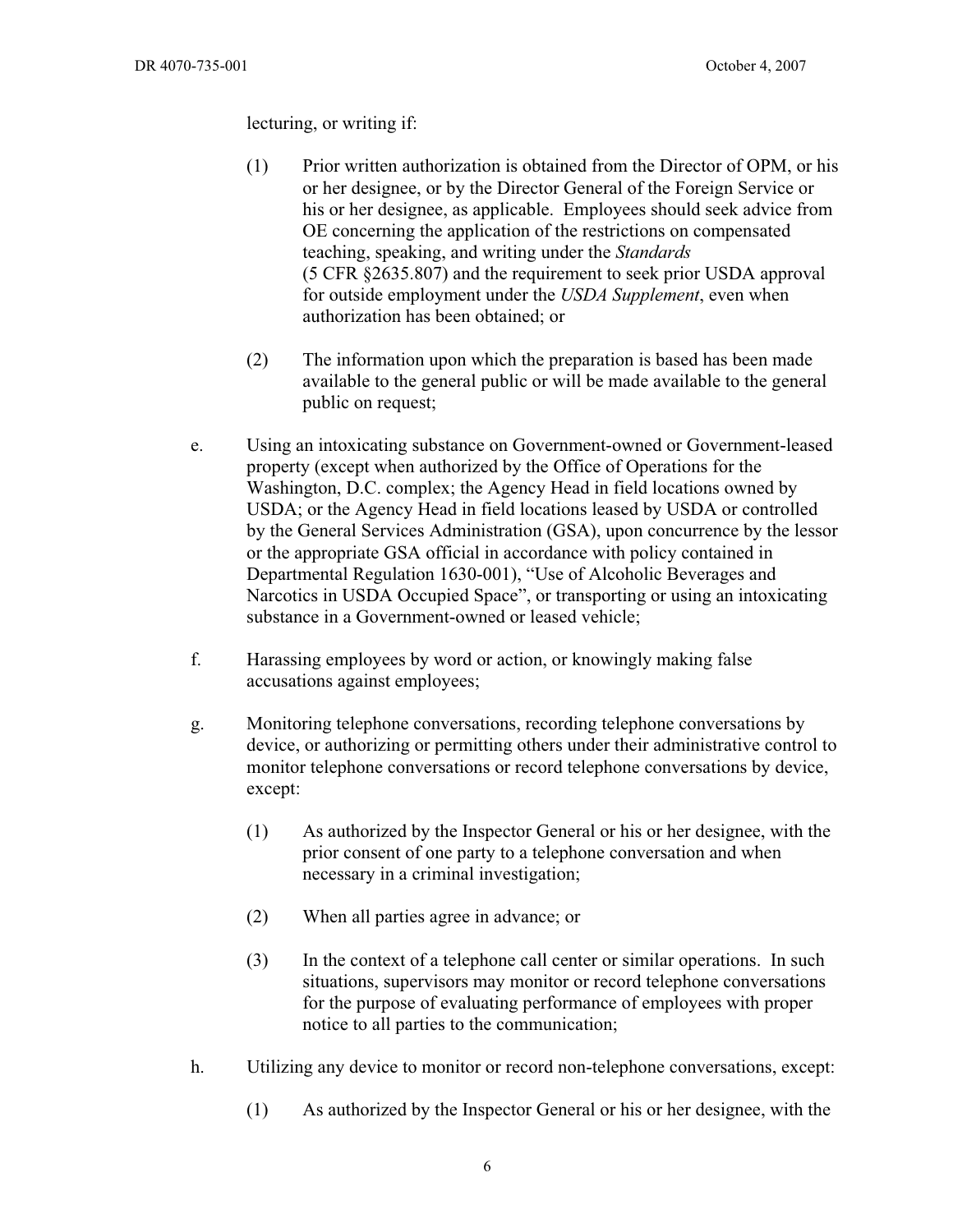prior consent of one party to a non-telephone conversation and when necessary in a criminal investigation;

- (2) When all parties agree in advance; or
- (3) When in the context of telephone call center or similar operation. In such situations, supervisors may monitor or record telephone conversations for the purpose of evaluating performance of employees with proper notice to all parties to the communication;
- i. Soliciting for the sale of any article, or selling any article, including but not limited to candy or other items for schools or charities, kitchenware or other home furnishings, paper products, cosmetic products; or any other items whatsoever, in person or by distributing or posting literature, advertising material, or any other graphic matter, in or on Government-owned or leased property, or property occupied by USDA, unless authorized by law or regulation;
- j. Engaging in sexual misconduct including, but not limited to, unwelcomed sexual advances, requests for sexual favors, and other verbal or physical conduct of a sexual nature, when submission to or rejection of this conduct explicitly or implicitly affects an individual's employment, unreasonably interferes with an individual's work performance, or creates an intimidating, hostile, or offensive work environment;
- k. Failing to take appropriate action on complaints or proven acts of sexual harassment (this applies to supervisor or managers who know or should have known of those acts);
- l. Displaying discourteous conduct or disrespect to a coworker, another Federal employee, or a member of the public when acting in an official capacity;
- m. Failing to wear or use specified safety equipment, or failing to report obvious unsafe conditions while on official duty; and/or
- n. Making threats against other employees, members of the public, or Government property.

#### 12. ATTENDANCE AND LEAVE

- a. Every employee must observe designated duty hours and be punctual in reporting for work and returning from lunch periods. Tardiness can result in employees being placed in a non-pay status for unauthorized absence; i.e., absence without leave (AWOL).
- b. Every employee must normally obtain advance authorization for any absence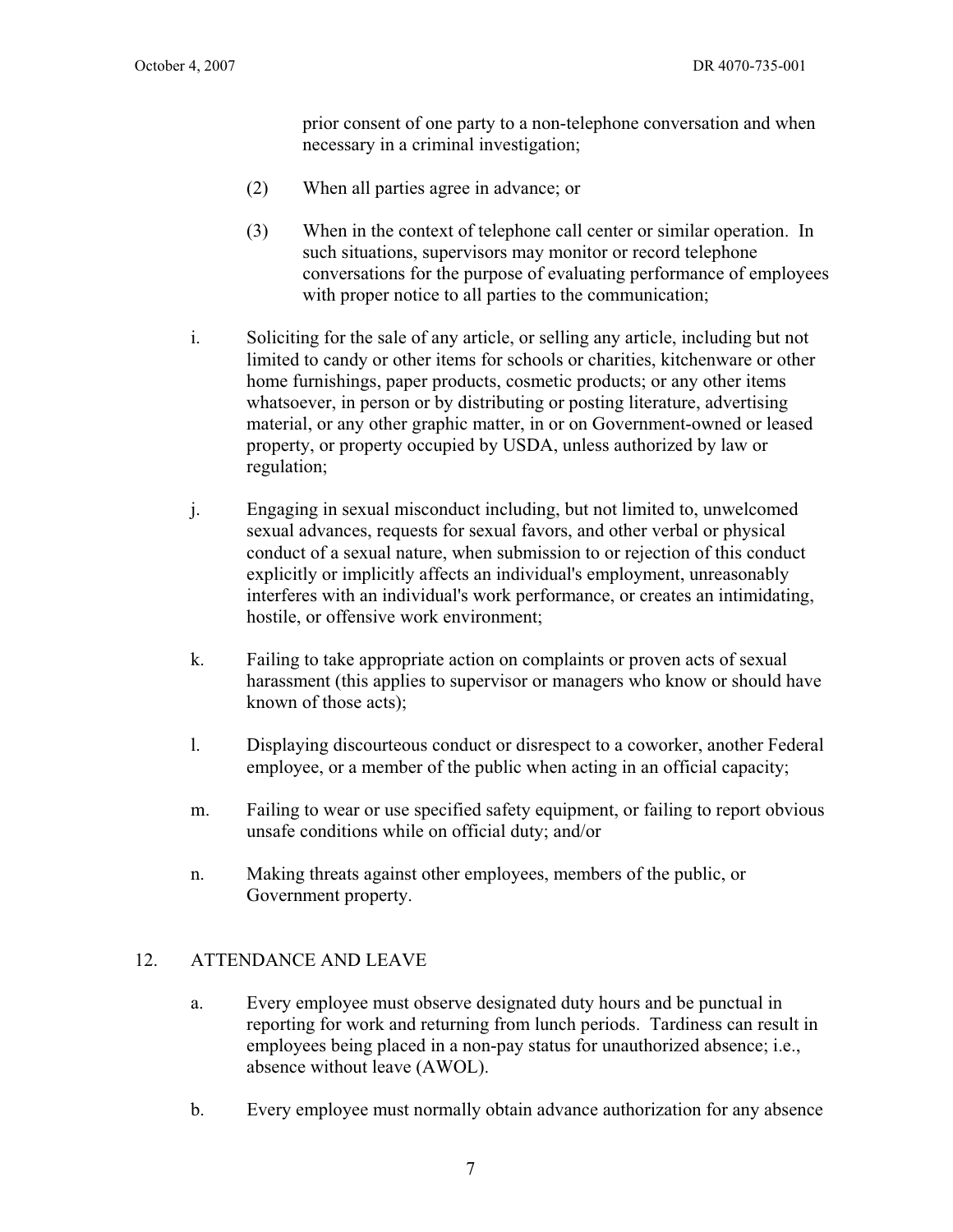from duty. Approval of leave is a discretionary matter reserved to the supervisor. The use of leave is not a right afforded to an employee, but is conditioned on the needs of USDA service. Where absence from duty results from illness or an emergency, an employee is required to notify his or her supervisor or other appropriate person as soon as possible. When an employee fails to properly notify his or her supervisor, the absence may be charged as AWOL.

c. Leave is administered in accordance with  $5 \text{ CFR} \, \text{\&} 630$  and applicable USDA, agency, and staff office policies.

#### 13. SALE OF PERSONAL PROPERTY

- a. Personal property offered for sale by USDA may be purchased by employees only when the sale of such property is based upon competitive bids.
- b. No purchase may be made by an employee who:
	- (1) Was formerly accountable for the property;
	- (2) Formerly used the property; or
	- (3) Was in any way connected with its condemnation, declaration as excess, or sale.

The above prohibitions do not apply in the following situations:

- (1) Surplus perishable products may be sold to employees at the best price obtainable in quantities not exceeding the needs of their immediate households;
- (2) Surplus Government property may be sold to employees when it is being sold to the general public; and
- (3) Special clothing and other articles or personal equipment purchased for the exclusive use of and fitted to an individual employee may, when not otherwise usable by USDA and in all respects are surplus to the needs of the Government, be sold to such employees at the best price obtainable in the event of their separation from USDA or permanent assignment to duties not requiring such clothing or equipment.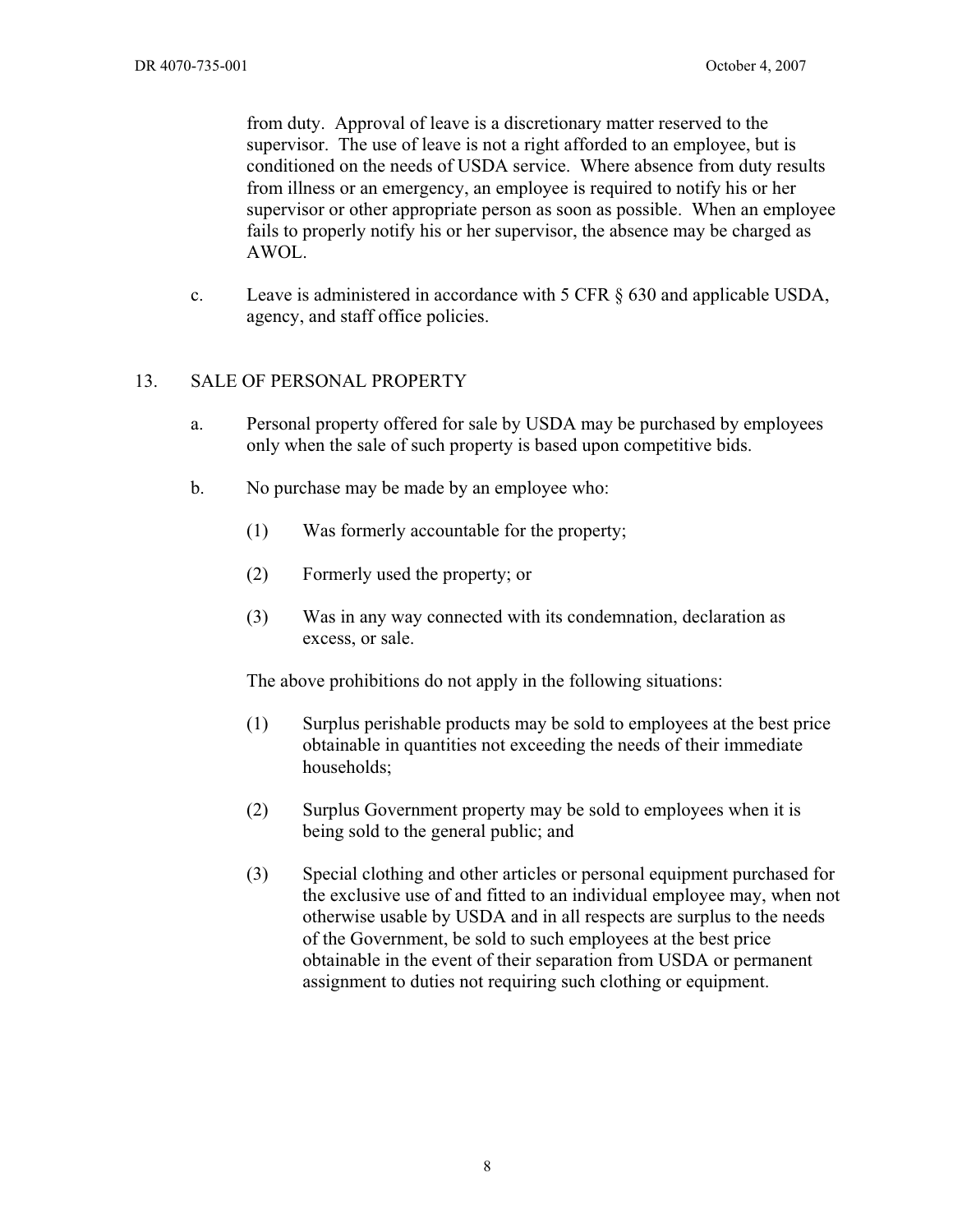# 14. USE OF GOVERNMENT VEHICLES

- a. Every employee is prohibited, unless specifically authorized by the agency in accordance with Departmental Regulation 5400-5, "Use of Government Vehicles for Home to Work", from storing Government-owned or Government-leased motor vehicles at or near their private residence or at other unauthorized locations including, but not limited to, homes of relatives or friends, or from using such vehicles for transportation between their residence and place of employment.
- b. No employee shall use Government-owned or Government-leased vehicles to transport unauthorized passengers.
- c. Every employee is required to wear seat belts whenever riding as an operator or as a passenger in a truck, automobile, or other passenger vehicle in the performance of official duties or while on official time.
- d. Unless authorized to do so in the performance of official duties, every employee is prohibited from using Government-owned or Government-leased vehicles to transport firearms or explosives.

# 15. FOREIGN ASSIGNMENTS

An employee serving on foreign assignment must fully comply with Department of State's regulations governing the post to which he or she is assigned.

# 16. COMPUTERS AND TELECOMMUNICATIONS EQUIPMENT

- a. Unless an employee has specific authorization, he or she is prohibited from accessing any USDA or Federal government electronic, laser, or magnetic system of storing information, or computer software, not expressly identified for public or general access. This prohibition includes, but is not limited to computers of all types, floppy diskettes, compact or laser discs, and magnetic tapes. Employees without specific authorization may be subject to disciplinary or adverse action regardless of whether they use, damage, or make alterations to the stored information.
- b. Every employee must adhere to the requirements of Departmental Manual 3525-000, "Internet and E-Mail Security" and other policies and regulations involving the use of information technology, telecommunications resources, and equipment owned and leased by USDA. Every employee must comply with acceptable use policies for telecommunication equipment as contained in Departmental Regulation 3300-001, "Telecommunications and Internet Services and Use", and in Departmental Regulation 1710-001, "Interception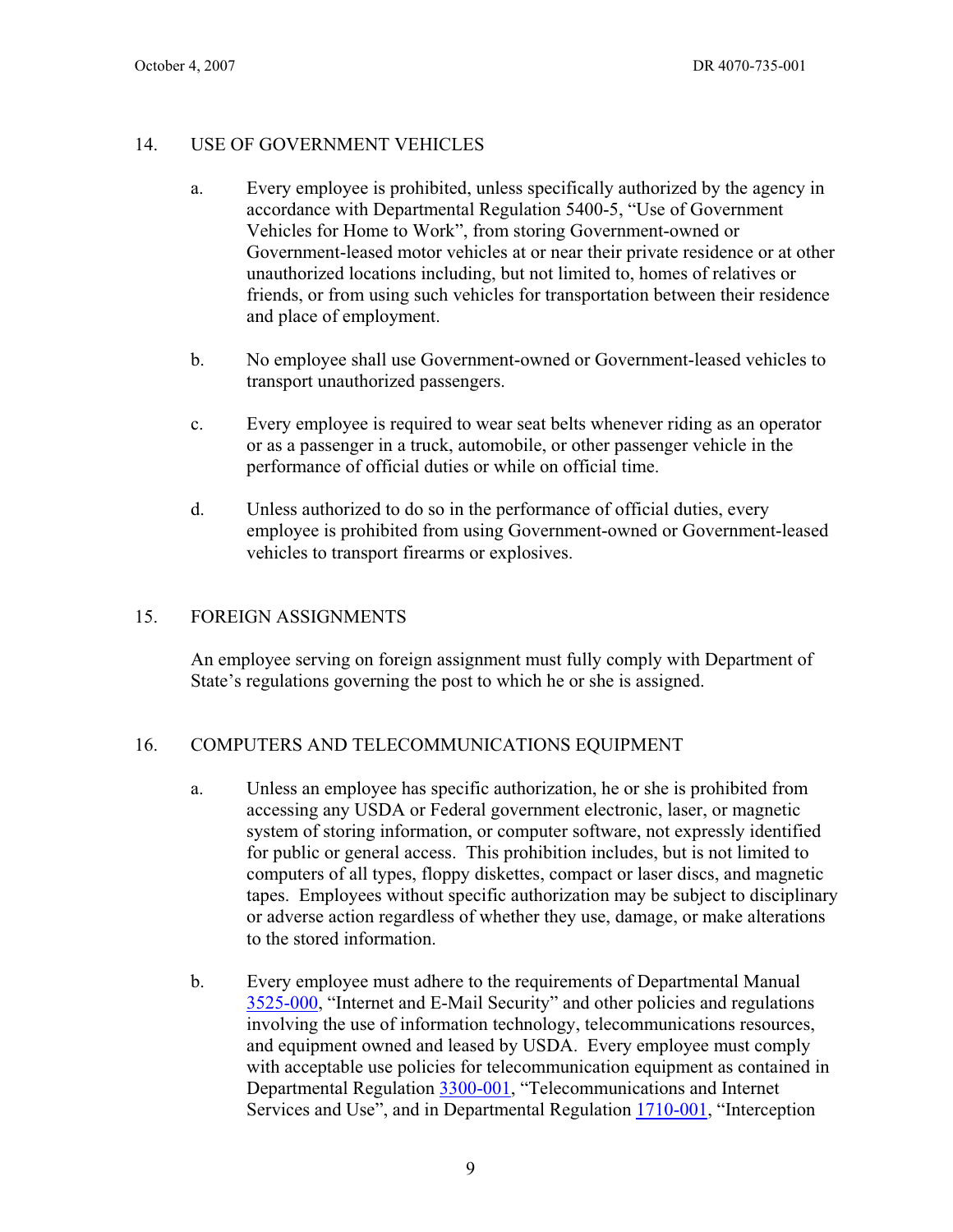and Monitoring of Conversations."

# 17. PERSONALLY IDENTIFIABLE INFORMATION

- a. Every employee who has access to personally identifiable information (PII) of other employees, contractors, or the general public through the course of his or her employment at USDA is required to safeguard and protect such information from unauthorized disclosure.
- b. Every employee is required to immediately report any known or suspected breach of the PII safeguards or policies, or actual unauthorized disclosure of PII to his or her supervisor.

# 18. RETALIATION AND REPRISAL

No employee may retaliate against another, by word or action, for filing complaints about safety problems, for filing grievances under either the negotiated or administrative grievance system, for filing complaints of discrimination, for assisting the investigators of USDA, or for engaging in any other protected activity.

### 19. REPORTING MISCONDUCT

- a. Every employee is required to report actions by other employees that they know, or have a reasonable basis to believe, are violations of law or regulation. A report may be made to the USDA Office of Inspector General, the employee's supervisor, or any appropriate USDA management official.
- b. Violations include, but are not limited to:
	- (1) Fraud, waste, and abuse of Government resources;
	- (2) Criminal activity of any kind;
	- (3) Violations of Federal personnel rules;
	- (4) Sexual harassment;
	- (5) Prohibited personnel practices; and
	- (6) Violations of this directive, the *Standards,* or the *USDA Supplement.*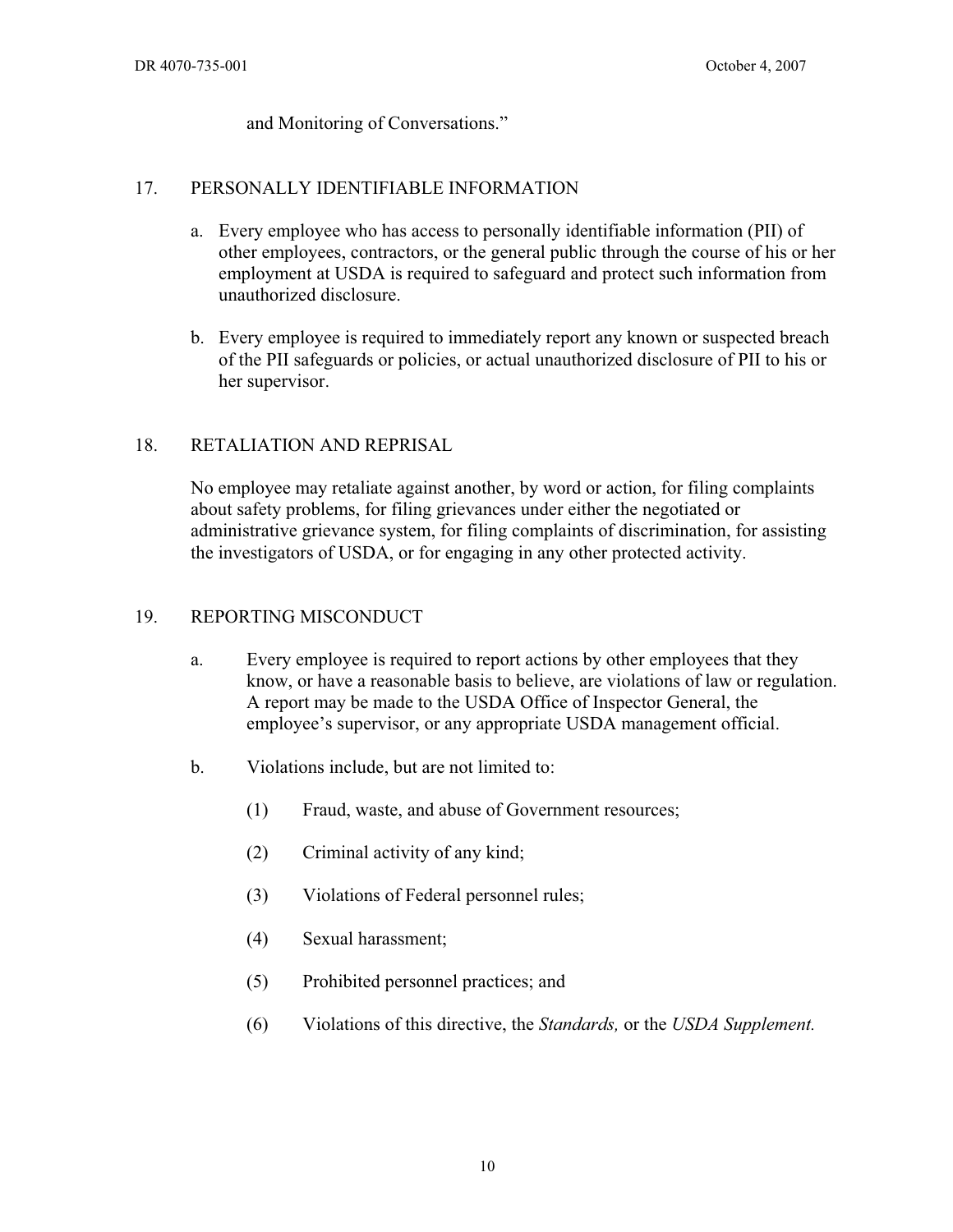# 20. MISCELLANEOUS CONDUCT PROVISIONS

- a. Fiscal Responsibility. Any money, property, or other item of value received by or coming into the custody of an employee in connection with the discharge of his or her duties must be accounted for, deposited, appropriately secured, properly maintained, or otherwise disposed of in accordance with established procedures. Fiscal responsibility includes the proper use of Governmentissued credit cards and the timely payment of claims.
- b. Cooperation with Oversight Agencies. Every employee is required under Subchapter A., Part 5, Regulations, Investigation, and Enforcement (Rule V) to provide OPM, the Merit Systems Protection Board (MSPB), and the Office of Special Counsel (OSC), and their authorized representatives, all information and testimony in regard to matters arising under laws, rules, and regulations administered by OPM, MSPB, and OSC, the disclosure of which is not otherwise prohibited by law or regulation.
- c. Cooperation with USDA Investigations. Every employee is required to provide all information he or she possesses to authorized representatives of USDA when called upon, if the inquiry relates to official matters and the information is obtained in the course of employment or as a result of relationships incident to such employment. Such activities include participating in interviews requested by authorized representatives of USDA and furnishing signed, sworn/affirmed statements to the authorized representatives. Failure to respond to requests for information, including the furnishing of signed sworn/affirmed statements in a timely manner, or failure to appear as a witness in official proceedings may result in disciplinary action. (Nothing set forth herein shall be deemed to infringe upon an employee's right to invoke the protection of the Fifth Amendment to the United States Constitution with respect to self-incrimination in a criminal investigation or for a bargaining unit employee to request union representation in accordance with his or her rights under 5 USC  $\S7114$  (a)(2)(B) – Weingarten Rights.)
- d. Details, Reassignments and Transfers. Supervisors have the authority to transfer, detail, and reassign an employee whenever necessary to meet operational needs, subject to applicable regulations and collective bargaining agreement provisions. Every employee has an obligation to accept a transfer, detail, or reassignment. Failure to accept a transfer, detail, or reassignment may result in an adverse action including separation of the employee.
- e. Firearms and Weapons. In accordance with  $18 \text{ USC } \S 930$  and its exceptions, every employee is prohibited from knowingly possessing or causing the presence of a firearm or other dangerous weapons in a Federal facility (i.e. a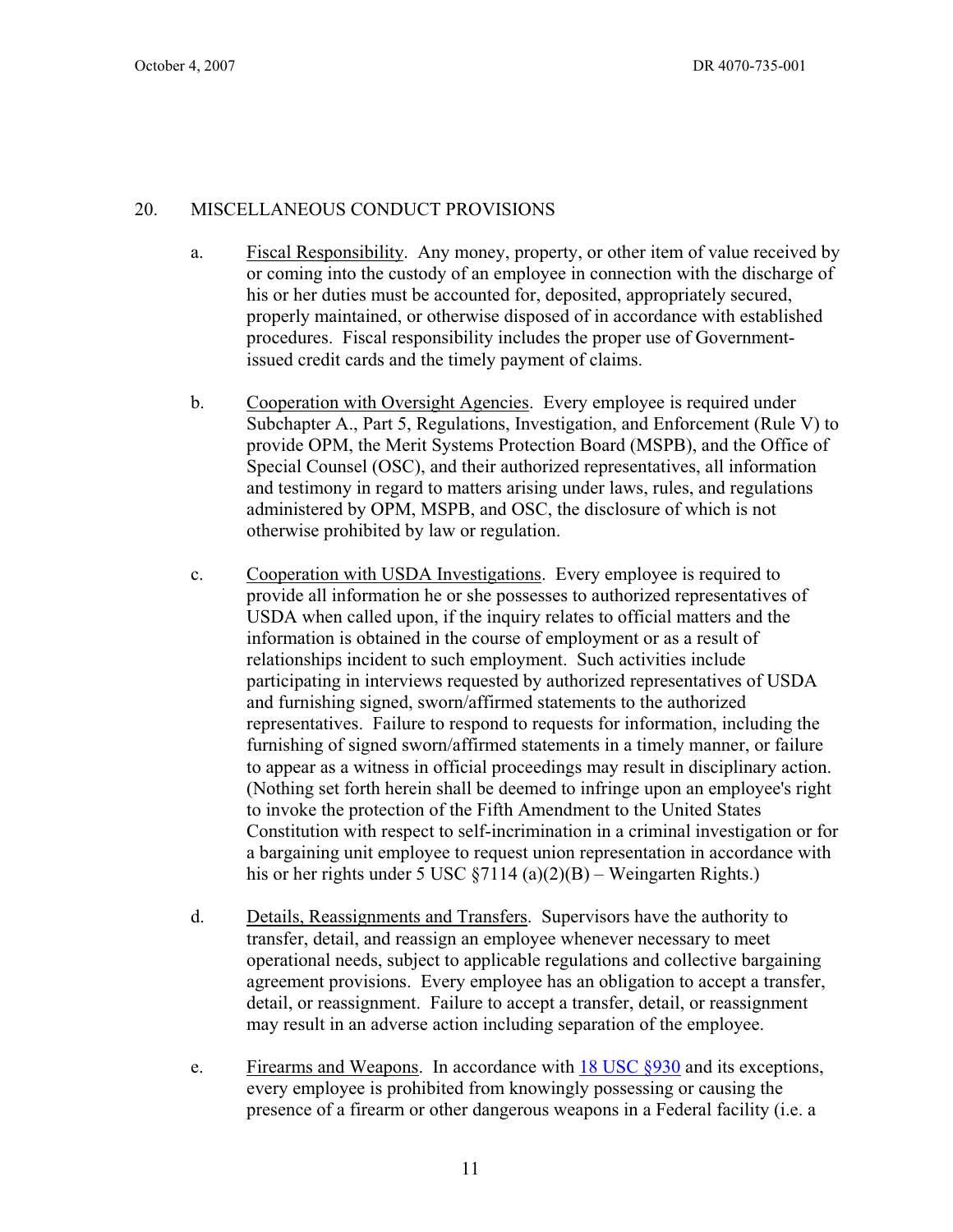building or part thereof, owned, or leased by the Federal government, where Federal employees are regularly present for the purpose of performing their

official duties), or in a Federal court facility.

- f. Prohibited Personnel Practices. Every employee who has the authority to take, direct others to take, recommend, or approve any personnel action (Prohibited Personnel Practices, 5 USC §2302 (b)), is prohibited from:
	- (1) Discriminating on the basis of race, color, religion, sex, age, national origin, disability, marital status, or political affiliation;
	- (2) Soliciting or considering employment recommendations based on factors other than personal knowledge or records of job-related abilities or characteristics;
	- (3) Coercing the political activity of any person;
	- (4) Deceiving or willfully obstructing any person from competing for employment;
	- (5) Influencing any person to withdraw from job competition for the purpose of improving or injuring the prospects of any other person for employment;
	- (6) Granting any preference or advantage not authorized by law, rule, or regulation to improve or injure the prospects of any particular person for employment;
	- (7) Engaging in nepotism (hiring, promoting, or advancing relatives);
	- (8) Taking reprisal for whistleblowing;
	- (9) Taking reprisal for the exercise of an appeal right;
	- (10) Discriminating based on personal conduct which does not adversely affect the performance of the employee, applicant, or others;
	- (11) Violating veteran's preference requirements; or
	- (12) Violating any law, rule, or regulation implementing or directly concerning merit system principles.